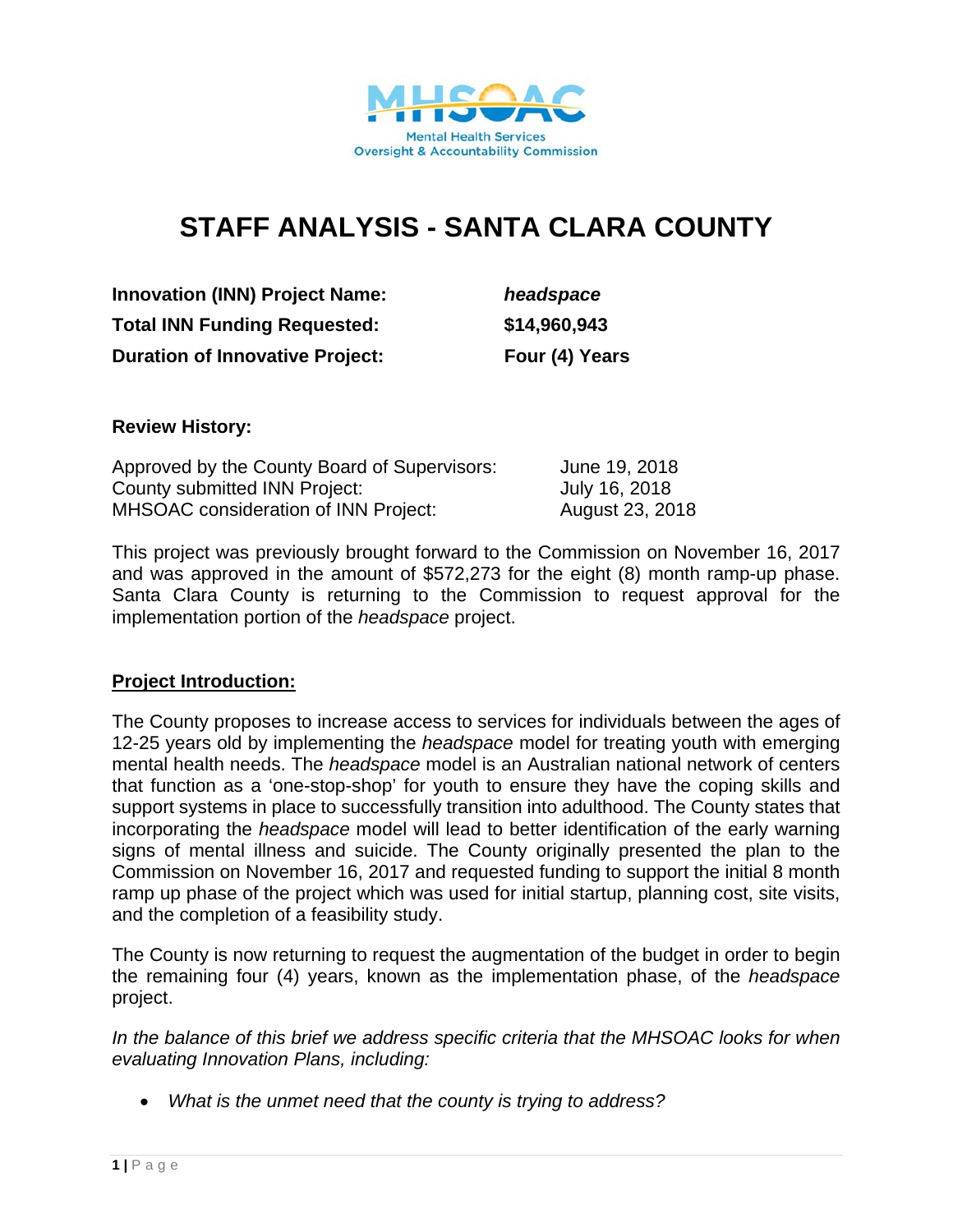- *Does the proposed project address the need?*
- *Are there clear learning objectives that link to the need?*
- *Will the proposed evaluation allow the county to make any conclusions regarding their learning objectives?*

*In addition, the MHSOAC checks to see that the Innovation meets regulatory requirements, that the proposed project aligns with the core MHSA principles, promotes learning, funds exploration of a new and/or locally adapted mental health approach/practice, and targets one of the four (4) allowable primary purposes: increases access to mental health services to underserved groups; increases the quality of mental health services, including better outcomes; promotes interagency collaboration; and increases access to services, including, but not limited to, services provided through permanent supportive housing.* 

Santa Clara County states this Innovation Project meets the primary purpose of increasing access to mental health services and meets the innovation project category by making a change to an existing mental health practice that has not yet been demonstrated to be effective, including but not limited to, adoption for a new setting, population, or community. The County will achieve this innovation by adapting the *headspace* model from functioning in the national healthcare system in Australia to a public/private healthcare system in the United States.

# **The Need**

The County states the Innovation project is a result of the Community Planning Process (CPP). The County solicited ideas for Innovation projects from the community which resulted in four (4) needs that were identified by the community. Two (2) of the areas identified by community stakeholders focused on Transitional Aged Youth (TAY) and their wellness to prevent involvement in the child welfare and juvenile justice system, and ensure successful transitions into the community. More specifically, Santa Clara County states that young people with emerging mental health issues have difficulty accessing timely and appropriate services because the current mental health system is unresponsive to their needs. As a result of the lack of access to mental health systems early on, youth do not receive services until their mental health issues are severe.

There is research that shows that 75% of mental health issues surface in individuals before the age of 25 and it is the County's assertion that providing services for youth in combination with possible early detection and treatment of mental illness may reduce the burden and stigma of mental illness.

Our research validates the County's findings of nationwide identified goals. Studies show that only about half of all children and TAY in need of mental health services receive them. Furthermore, in 2009 the Congressional Research Service published a report with policy discussion items to address the lack of access to competent services in rural and some urban areas, and the issue of mental health services not being integrated with other services. The report indicates approximately one (1) in four (4) adults, 18 and older, living in the United States suffer from a diagnosable mental illness in any given year and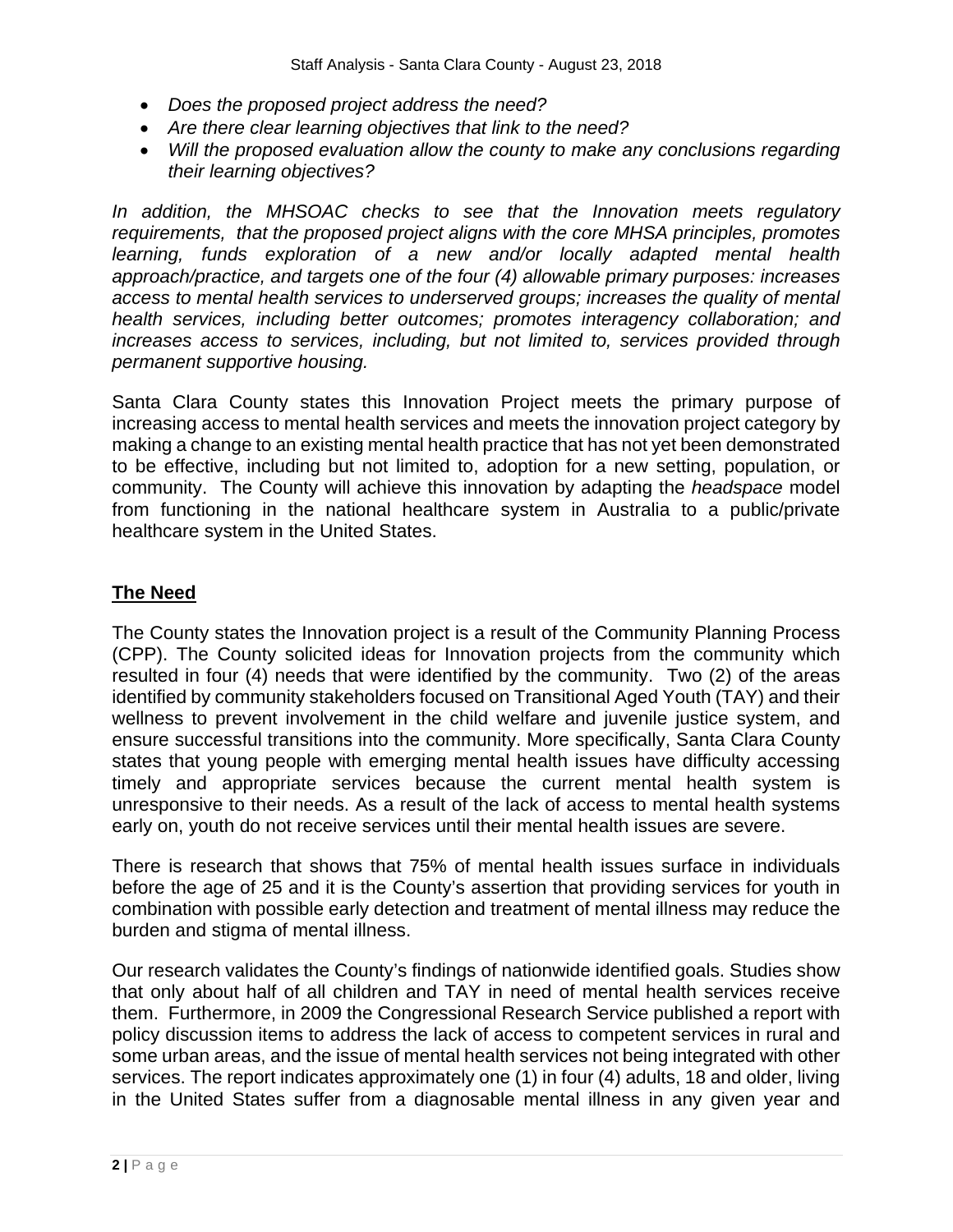recommends that effective treatment options be offered at a greater availability in order to address society's perception of mental illness.

## **The Response**

As a result of stakeholder input, Santa Clara County has come forward with an Innovation Project which is an adaptation of the *headspace* model, specifically targeting children and Transitional Aged Youth (TAY). Created in Australia, *headspace* was designed to provide early intervention for children and TAY between 12-25 years of age. Australia developed *headspace* in an effort to address mental health in children and TAY as mental health issues were affecting about 1 in 4 children and TAY. As of June 30, 2017, *headspace*  indicates they provided over two (2) million services thru its centers and online services, assisting a total of 355,000 young people.

The County intends to create Santa Clara County *headspace* in an effort to support all youth, regardless of their insurance coverage and will follow a "no wrong door approach" with zero exclusion. The County states that bringing the *headspace* model into the United States would be valuable in that it would provide early detection for children and TAY with the hopes of reducing the mental health population, ultimately making a change to an existing mental health practice that has not yet been demonstrated to be effective, including, but not limited to, adaptation for a new setting, population or community.

The County has completed the ramp-up period that encompassed in-depth research, site visits, planning and input from the youth advisory group, which will now serve as the foundation for the implementation portion of this project. Due to the conclusion of the ramp-up period, Santa Clara is returning to the MHSOAC with a budget augmentation to seek approval to begin the implementation phase of the *headspace* project. The County states that they estimate that 1,000 children and TAY will seek services from each of the two (2) *headspace* centers, serving a total of 2,000 children and TAY between ages 12-25 annually.

With funding from the Robert Wood Johnson Foundation, the Stanford Psychiatry Center for Youth Mental Health and Wellbeing, a feasibility study was conducted in the United States on how to replicate *headspace* in Santa Clara County. The study indicated that developing the model in the United States would be complicated due to the lack of national healthcare in the United States; however, it would be valuable to bring *headspace* into the United States. The feasibility study also exposed the following essential components:

- The *headspace* sites should be stand-alone sites so that youth feel this program is their own independent place for health care and mental health care
- Each *headspace* site should provide integrated care services to treat those with mild to moderate mental health conditions, including but not limited to: substance abuse issues, education and employment support, and access to health care
- Individuals who may need more intensive behavioral health treatment may be referred into the behavioral health system, if needed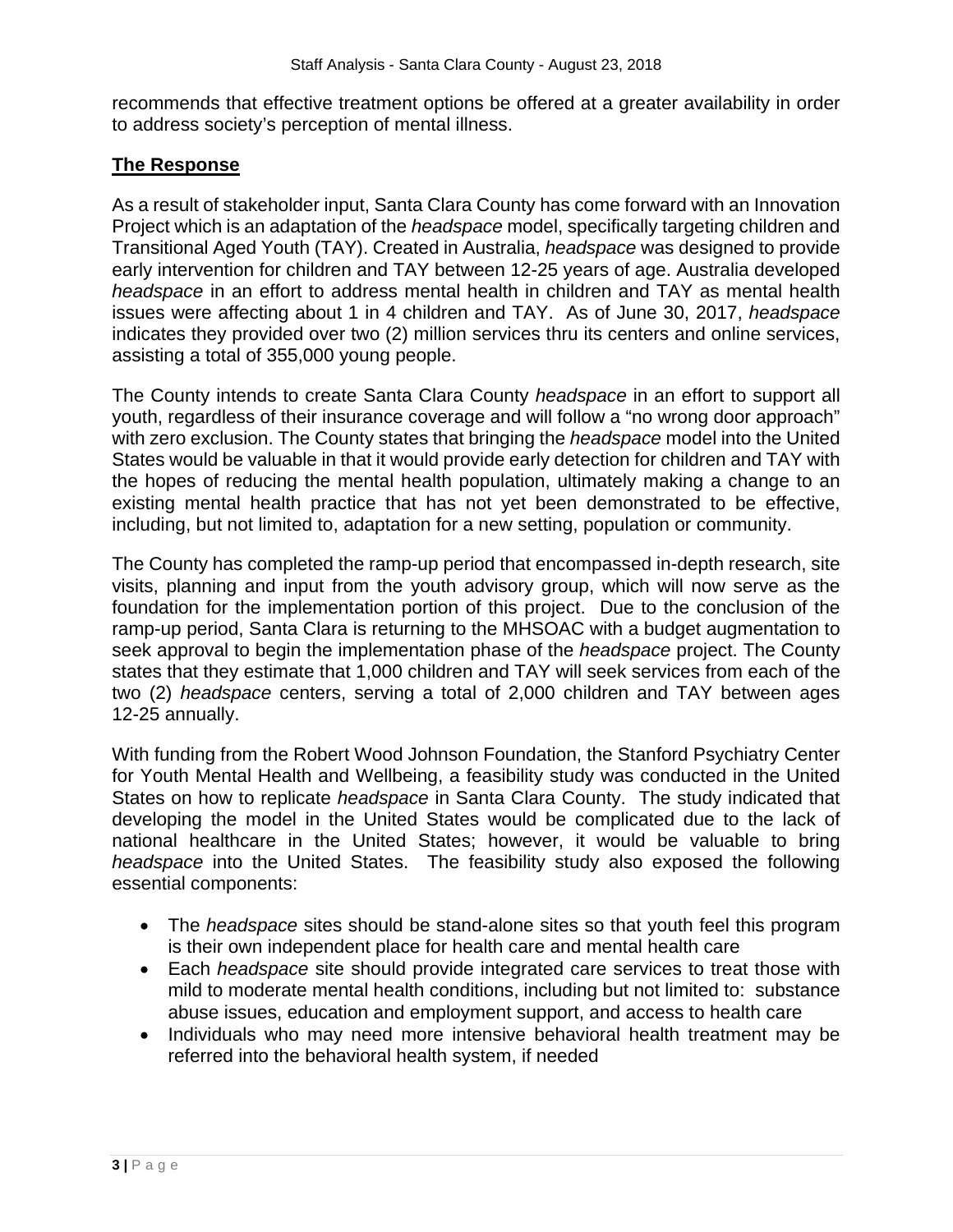*headspace* sites should be marketed and advertised in an effort to draw in young people to access mental health supports and reduce the overall stigma associated with mental illness

The County will seek to lease two (2) *headspace* sites located in San Jose and the Palo Alto/Mountain View area. Several potential sites were reviewed by the County within the past several months and it is likely the County will enter into contract negotiations by November 2018 to secure both sites. The County indicates the leasing of both sites will not exceed five (5) years, as required per Innovation Regulations. The County indicates that MHSA Community Services and Supports (CSS) funds will likely sustain *headspace;*  however, **the County may wish to clarify if CSS funds will also be utilized for the leasing of the** *headspace* **sites or if other funds will be utilized. Also, the County may wish to discuss how they will address any potential NIMBY-ism once the sites have been selected.**

Both *headspace* sites will incorporate the following four (4) integrated and co-located service components:

- 1. Behavioral health support
- 2. Primary care services
- 3. Educational support
- 4. Employment Support

The County will select Community Based Organizations (CBOs), selected through a bidding process, who will work with the County to provide services and resources for young people. This private-public partnership will allow a range of services that may be provided for youth at each of these sites. Santa Clara indicates that the incorporation of both mental health care and primary health care will assist in providing earlier detection of warning signs which may lead to more effective and preventive care. **The County may wish to clarify the process to ensure that data shared outside of** *headspace* **is safeguarded. Additionally, County may want to provide information on how they will ensure HIPAA compliance.**

The County, in collaboration with the selected CBOs, Stanford Center, and the Youth Advisory Group, will hire staff who will provide services at both *headspace* sites. Staff recruitment will begin once the plan has been approved by the Commission. In alignment with the feasibility study and in keeping with the conformity of *headspace,* staff will include, but will not be limited to the following: Psychiatrists, Psychologists, Physician/Nurse Practitioners, Substance Use Treatment Counselors, Mental Health Service clinicians, Community Coordinators and Peer Partners (**see pg. 9 for complete list of staff**).

**The selected CBO will provide two (2) staff at each** *headspace* **site who will work in the capacity of Peer Partners and Case Manager – the County may wish to consider hiring additional staff who will strictly provide youth/peer services, given the large amount of individuals expected to be served.** 

The County states the innovative component of this project is bringing the *headspace* model into the United States, which incorporates an early intervention structure for youth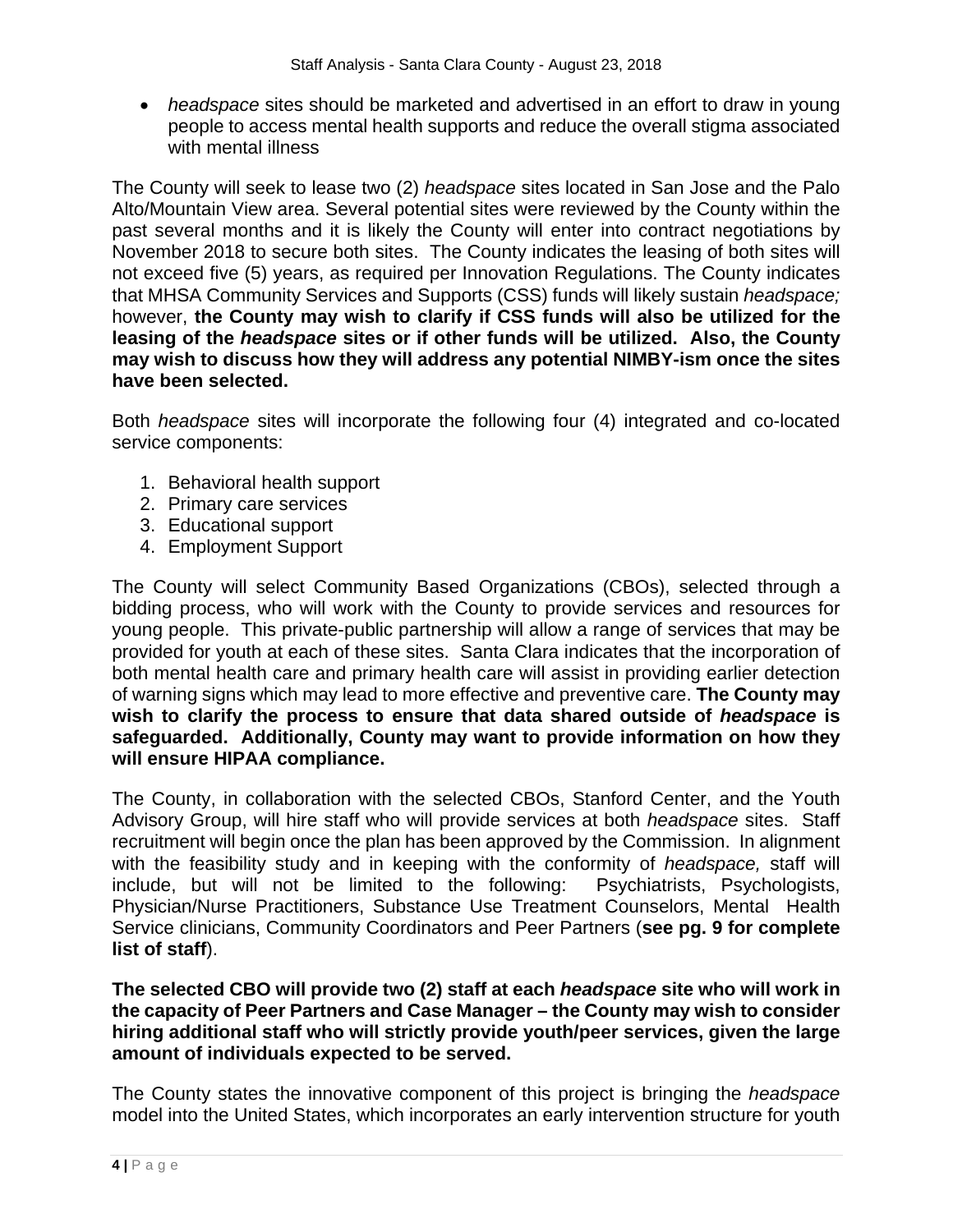that has not yet been introduced. Additionally, developing the financial model of *headspace* in the United States in order to provide services for youth regardless of health insurance is a another key innovative component. The County asserts this project will serve youth between the ages of 12-25 regardless of insurance coverage. The County and the Stanford Center has entered into discussions with Kaiser Permanente and professionals from Australia and Canada to seek guidance and input on how to create a blended fiscal model of both private and public insurance.

Santa Clara County indicates there are other states (New York, Michigan, Illinois) who have expressed interest in the development of *headspace* sites in their own state, along with counties here in California (Sacramento, San Mateo, and Santa Barbara) who may wish to replicate this model in their own community. For this reason, the County would like to ensure the building of a sustainable model so that it can be successfully replicated state and nation-wide.

In recognition of lessons learned during the first phase of this project and presentation from the Foundry Youth Mental Health Integrated Care Model on March 7, 2018, the Commission may wish to encourage Santa Clara County to reach out to other counties with similar needs in order to foster cross-county learning as well as possible statewide implementation.

# **The Community Planning Process**

The County has provided details regarding the first phase (ramp up) of the *headspace* project which was inclusive of stakeholders and the public. Beginning in August 2016, Santa Clara held MHSA Stakeholder Leadership Committee (SLC) meetings to explain the Innovation planning process to stakeholders and the public. The *headspace* project was ultimately selected through two (2) separate "submission windows", where stakeholders and the public electronically submitted their innovation ideas and then provided feedback on which innovation plans should be brought forward.

In continuing its effort of meaningful stakeholder involvement and in preparation of the implementation phase of the *headspace* project, Santa Clara County focused its effort on creating a Youth Advisory Group to assist in the guiding and framing of the *headspace* project. The County states it was important to include youth that mirrored the diversity found within Santa Clara, and as a result, targeted outreach campaigns were held in partnership with over 45 community based organization and service providers including, but not limited to: school districts, high schools, probation departments, and local community colleges.

An application to solicit participants for the Youth Advisory Group was created to recruit youth regardless of race, ethnicity, gender, sexual orientation, lived experience, and socio-economic status. Applications were completed and submitted online; and while questions were general in nature, there were questions that were not required to be answered. For example, applicants had the option of self-disclosing any lived experience with mental illness and whether they associate or identify with a particular culture and/or group (Asian, Iranian, homeless, LGBTQ, etc.).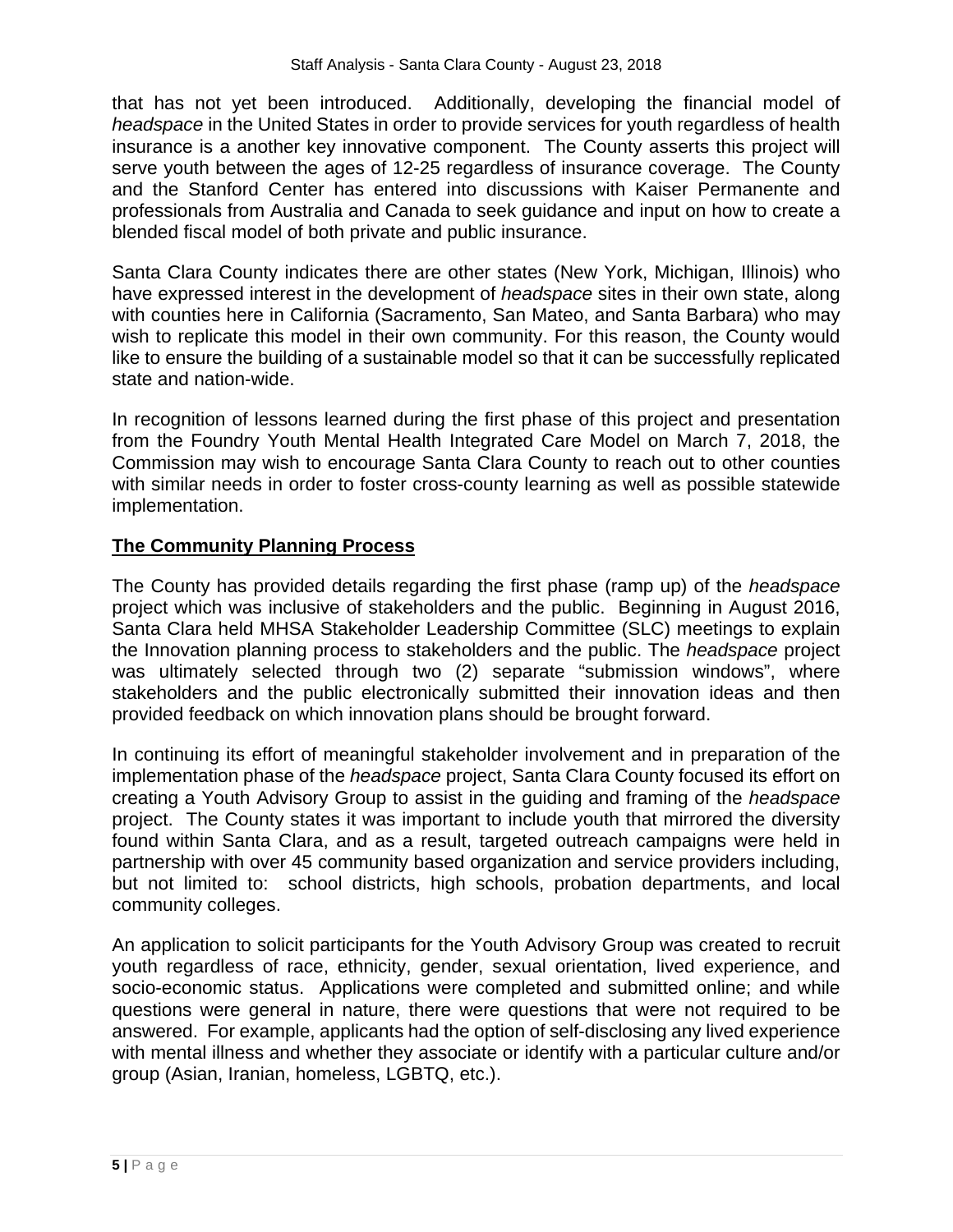In January 2018, a total of 52 youth applied as a result of recruitment efforts; however, the County decided to launch a second round of targeted outreach focusing on the recruitment of foster youth, young men and the LGBTQ community. Youth Advisory Group applicants were interviewed by staff from Santa Clara County Behavioral Sciences and Stanford Center for Youth Mental Health and Wellbeing and as a result, a total of 27 youth representing various backgrounds and life experiences were selected in February 2018 as part of the Youth Advisory Group. The County states the Youth Advisory Group includes, but is not limited to the following cultural groups: Asian, Hispanic, Mexican, Caucasian, Iranian, and Vietnamese. The County states they will continue efforts to ensure the Youth Advisory Group is a fair representation of the cultural diversity found within the County.

#### **County may wish to provide information as to how they will ensure that the Youth Advisory Group accurately reflects the County's demographic and cultural population. Additionally, County may wish to provide information on whether there are stipends or rewards provided or made available for the Youth Advisory Group volunteers.**

As part of the *headspace* project, Stanford Youth Mental Health entered into contract with IDEO.org, who has worked in collaboration with the Youth Advisory Group to inform the County on possible site locations, site design, branding development, and the future identity of the *headspace* experience.

Once the Youth Advisory Group was selected and formed in February 2018, the Stakeholder Leadership Committee (SLC) began brainstorming ideas surrounding the County's needs, gaps and program development. In March 2018, the County presented detailed information surrounding the *headspace* implementation, soliciting feedback and comments from SLC members and the public. These comments were summarized by staff and shared at the SLC meeting on March 27, 2018, receiving overall positive feedback and interest.

The 30-day public comment period at the county level began on May 11, 2018 and concluded on June 10, 2018, followed by the Mental Health Board meeting held on June 11, 2018. The County indicates their Board of Supervisors unanimously approved the implementation of *headspace* on June 19, 2018. The MHSOAC shared this Innovation Project with stakeholders beginning May 24, 2018 while the project was in the 30-day review at the County level. It is unknown if any comments or letters were received at the County; however, no letters of opposition or support were received at MHSOAC in response.

# **Learning Objectives and Evaluation**

Among the goals of the ramp-up period, Santa Clara County sought to gain insight into how the implementation of the *headspace* project would be evaluated. During this time, the County entered into a contract with Informing Change to assist in the development of the evaluation plan. Informing Change is an organization that works with and supports other organizations who provide support for youth and young adults. The evaluation plan is not only informed through lessons learned during prior evaluations of the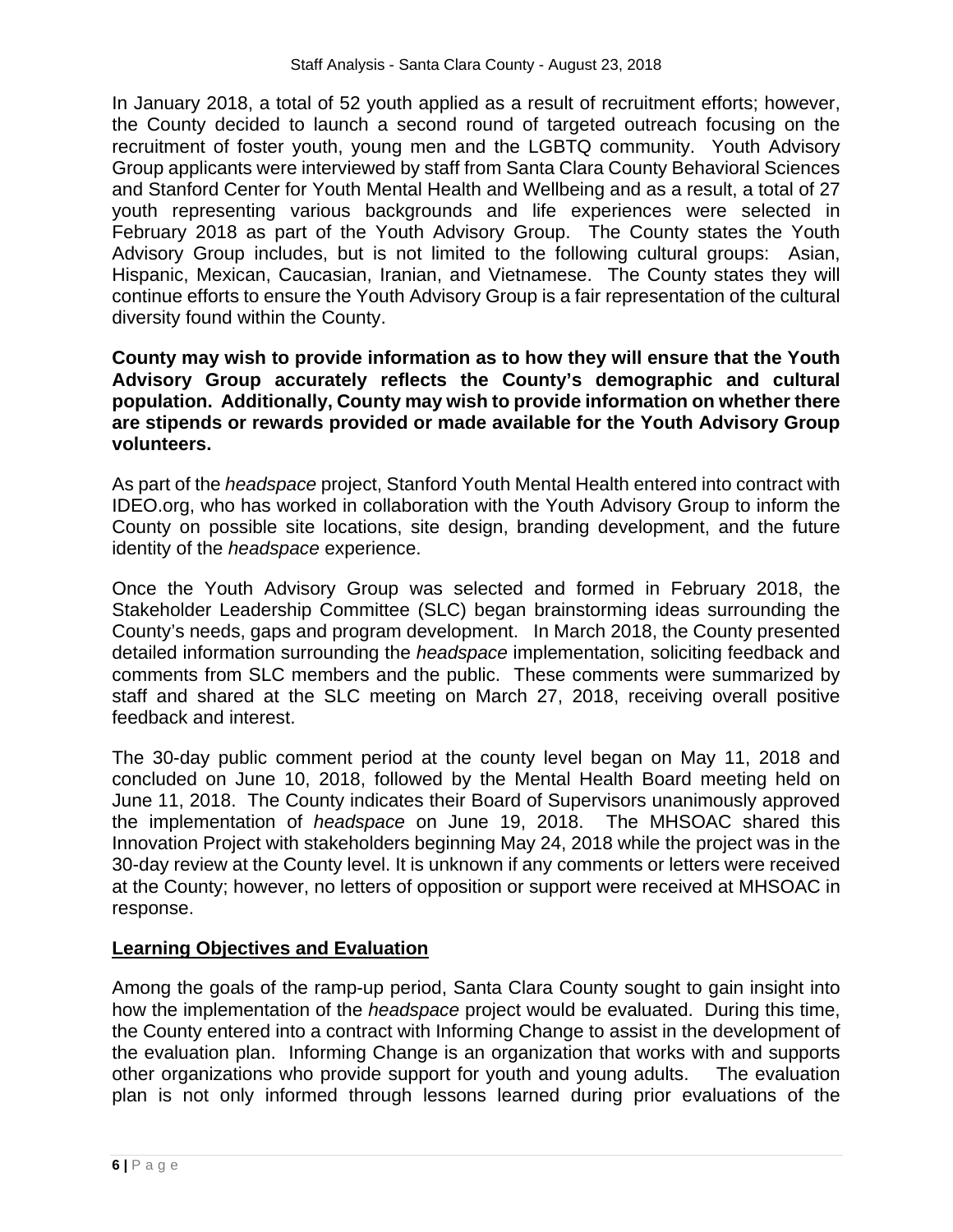Australian *headspace* project, but also in cohort with the Stanford Psychiatry Center on Youth Mental Health and Wellbeing, as well as the Youth Advisory Group (YAG). The target population for the project will be youth ages 12 to 25, and it is estimated that approximately 2,000 youth will be served annually. The learning goals of the project remain the same, and include:

- 1. Understand the efficacy of integrating multiple service components to increase youth access and engagement in behavioral health services
- 2. Distinguish the barriers and facilitators to access *headspace* sites among youth who are currently engaged and not engaged in the integrated care model
- 3. Understand how to effectively and successfully adopt a financial model that allows all youth to access integrated care services regardless of their ability to pay and insurance coverage
- 4. Identify best approaches to include youth, family members, and community stakeholders in the development, implementation and evaluation of an integrated care model intended for young people; and
- 5. Learn the effects of the integrated model on clients' social-emotional, and physical wellbeing, as well as life functioning.

Santa Clara County will evaluate a number of different domains in order to meet the project goals, and include: (1) access and engagement, (2) outcomes for clients, (3) service delivery model, (4) cost effectiveness, and (5) process data. The County has stated three (3) intended outcomes: (1) *headspace* sites will increase access for youth who may need behavioral health, physical health, and other services; (2) empower youth; (3) increased partnership and improvement of service coordination.

Quantitative indicators that are proposed to evaluate these domains include experience and satisfaction, intensity and duration of services, comprehensive service use and need, client-specific outcomes, as well as service costs and uptake. Additionally, qualitative methods will be utilized to explore experience and satisfaction, cultural sensitivity and responsiveness, adherence to principles of recovery, and "least restrictive means," coordination, and partnership. Specific measures for each domain have also been identified, and will be developed in cohort with the YAG (**see pgs. 9-10 of County plan**).

Data will be gathered through the County's BHS Management Information System (MIS), which contains information needed for specific measures, such as: intake information, treatment plan and assessments, CANS assessment information, key events, services, etc. Other information will be gathered though Kessler K10 assessments, client questionnaires, and other self-reported data using interviews and surveys with youth, parents and caregivers, and program partners. In order to evaluate the domains proposed, the County will utilize propensity score matching to establish a comparison group to those not engaged in *headspace.* 

The final evaluation will be completed by their contracted evaluator, Informing Change, in cohort with program partners. Findings from the program evaluation will be shared during quarterly stakeholders meetings, across counties and states that may be interested in implementing a similar program, as well as at local and national conferences.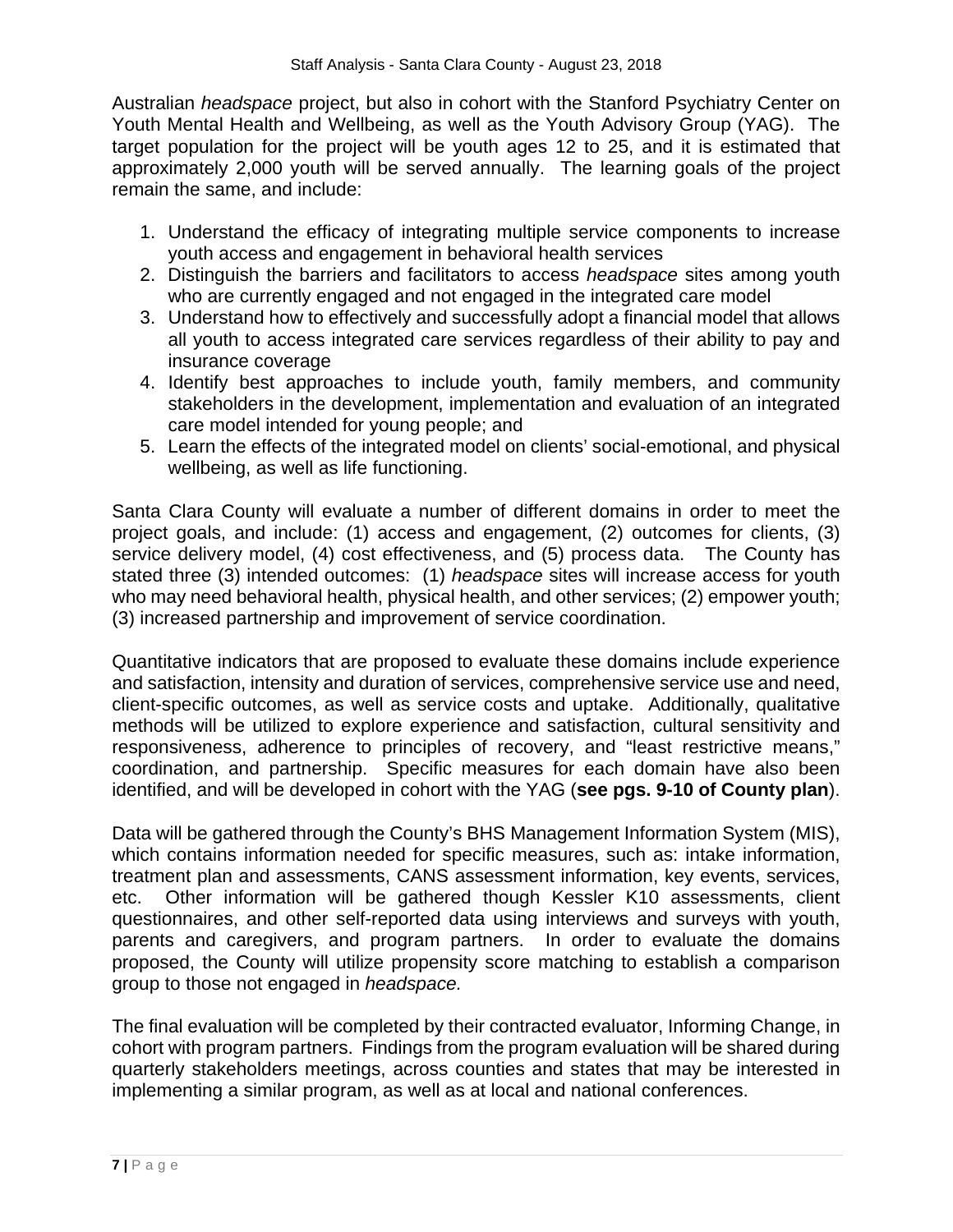# **The Budget**

The initial eight (8) month "ramp-up" period for the *headspace* project was presented to the MHSOAC on November 16, 2017 which resulted in the approval of MHSA innovation funds for the amount of \$572,273 (total ramp-up budget: \$704,155).

For the implementation phase of *headspace*, the total MHSA innovation funds being requested is \$14,960.943, and the total project budget is \$16,500,004 and is expected to last four (4) years in duration. In addition to the total amount of innovation funds being requested (\$14,960,943), the County is utilizing \$1,539,061 of other funding which consists of Capital Facilities Technology Needs (CFTN) funds that are subject to reversion from FY 07/08 (total amount subject to reversion for FY 07/08 is \$3,423,132). A total of \$940,000 will come from these CFTN funds and will be for the improvement of the two (2) *headspace* facility sites. The County is also using a total of \$599,061 which still remains from the original ramp-up budget.

The County will be contracting and collaborating with a Community Based Organization (to be selected pending MHSOAC approval) and the Stanford Center for Youth Mental Health and Wellbeing. Innovation funding will be provided to these agencies for staffing at the *headspace* sites which includes, but is not limited to: clinicians, case managers, physicians, clerical staff and education/employment specialists. (See table below for specific staff employed at each of the *headspace* sites). It is anticipated that there will be two (2) *headspace* sites located in San Jose and Palo Alto/Mountain View.

Santa Clara County is allotting a total of \$8,684,734 (53% of total budget) to cover their own County costs. This amount is broken down by personnel costs (\$3,327,331); operating costs (\$4,957,403); and the evaluation component (\$400,000). The operating costs cover items such as the rent of the *headspace* sites (discussed later in section), utilities, program supplies, kitchen supplies, office supplies, training, and administrative costs. The evaluation component (2.4% of total budget) will be contracted out through a Request for Proposal (RFP) process.

The County will select a Community Based Organization (CBO), procured through an RFP process, who will provide case management services, peer support, and community planning. The County will be paying the selected CBO a total of \$3,174,000 (19% of total budget) for the employees who will be providing these services at the *headspace* sites. This amount is broken down between personnel costs (\$2,460,000) and operating costs (\$714,000). The operating costs are for items such as program supplies, office supplies, and professional development.

The County is paying Stanford Center for Youth Mental Health and Wellbeing a total of \$1,660,317 for clinical staff employed at each of the *headspace* sites. In addition, the County will be paying Stanford Center for Youth Mental Health and Wellbeing a total of \$1,441,892 for the technical assistance team. Out of this amount (\$1,441,892), a total of \$1,049,548 is for personnel costs and the remaining \$392,344 is for operating costs. The operating costs for the Stanford Center are for items such as program supplies, office supplies, training, and professional development.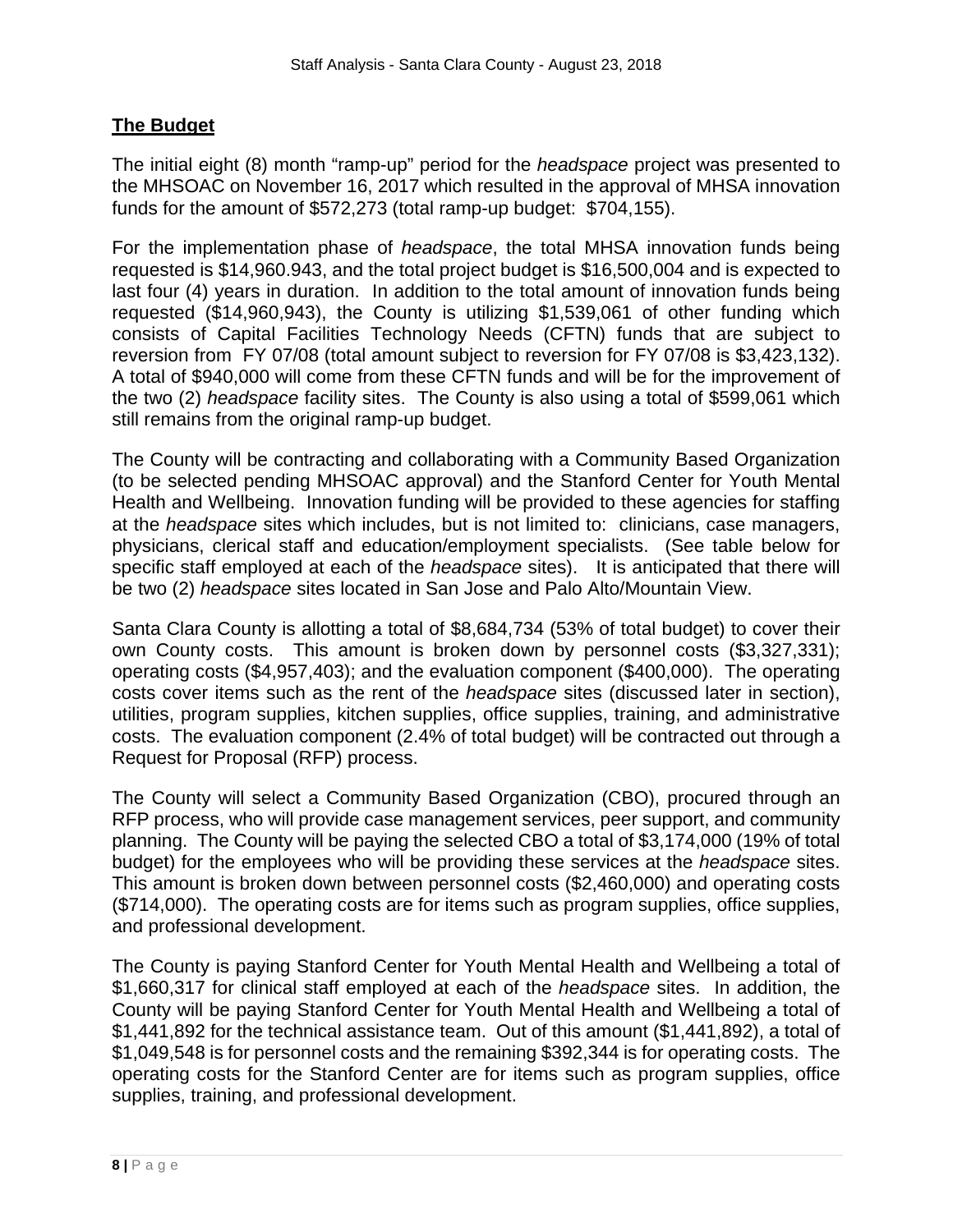The County will partner with Stanford and the Youth Advisory Group to locate and secure two (2) *headspace* sites for lease and anticipates entering into contract negotiations by November 2018. The County states they will ensure the leases for both sites will not exceed five (5) years, as mandated by MHSA Innovation funding regulations (**see pgs. 6 & 19 of County plan**). The amount allocated for the leasing of these two (2) sites (3,456,000) is incorporated as part of the County's total operating costs (\$4,957,403).

In reference to Assembly Bill 114, the County is utilizing funds subject to reversion from Fiscal Year (FY) 08/09: a total of \$1,882,772 will be utilized and will be applied to FY 18/19 (\$1,802,691) and FY 19/20 (\$20,081).

The table below lists the specific personnel that will be provided at each of the *headspace* sites. Innovation dollars requested for this project will be paid by the County to ensure appropriate staffing at the *headspace* sites. Staffing will be provided from either the County, the CBO, or the Stanford Center as identified below:

| <b>Location site / Team</b>    | <b>Position Title</b>                    | <b>FTE</b>      | <b>Employees</b>       |
|--------------------------------|------------------------------------------|-----------------|------------------------|
|                                |                                          |                 | provided by:           |
| headspace - San Jose           | <b>Licensed Clinical Manager</b>         | 0.50            | Santa Clara County     |
|                                | <b>Clerical Staff</b>                    | 1.00            | Santa Clara County     |
|                                | Licensed Clinician                       | 1.50            | Santa Clara County     |
|                                | Primary Care Physician                   | 0.40            | Santa Clara County     |
|                                | Psychiatrist                             | 0.20            | <b>Stanford Center</b> |
|                                | Psychologist                             | 0.20            | <b>Stanford Center</b> |
|                                | <b>Community Coordinator</b>             | 1.00            | CBO                    |
|                                | Case Manager (Youth Partner)             | 2.00            | CBO                    |
|                                | <b>Administrative Assistant</b>          | 1.00            | <b>CBO</b>             |
|                                | headspace personnel @ San Jose           | <b>7.80 FTE</b> |                        |
|                                |                                          |                 |                        |
| headspace - Palo Alto          | <b>Licensed Clinical Manager</b>         | 0.50            | Santa Clara County     |
|                                | <b>Clerical Staff</b>                    | 1.00            | Santa Clara County     |
|                                | Licensed Clinician                       | 1.50            | Santa Clara County     |
|                                | Adolescent Medicine Specialist           | 0.40            | <b>Stanford Center</b> |
|                                | Psychiatrist                             | 0.20            | <b>Stanford Center</b> |
|                                | Psychologist                             | 0.20            | <b>Stanford Center</b> |
|                                | <b>Community Coordinator</b>             | 1.00            | CBO                    |
|                                | Case Manager (Youth Partner)             | 2.00            | <b>CBO</b>             |
|                                | <b>Administrative Assistant</b>          | 1.00            | CBO                    |
|                                | headspace personnel @ Palo Alto          | <b>7.80 FTE</b> |                        |
|                                |                                          |                 |                        |
| <b>Stanford Tech Asst Team</b> | <b>Eval Implementation Scientist</b>     | 0.05            | <b>Stanford Center</b> |
|                                | Clinical / Medical Director              | 0.10            | <b>Stanford Center</b> |
|                                | <b>Program Implementation Manager</b>    | 0.10            | <b>Stanford Center</b> |
|                                | Youth Development Specialist             | 1.00            | <b>Stanford Center</b> |
|                                | <b>Education / Employment Specialist</b> | 1.00            | <b>Stanford Center</b> |
|                                | <b>Technical Assistance Team</b>         | <b>2.25 FTE</b> |                        |
|                                |                                          |                 |                        |